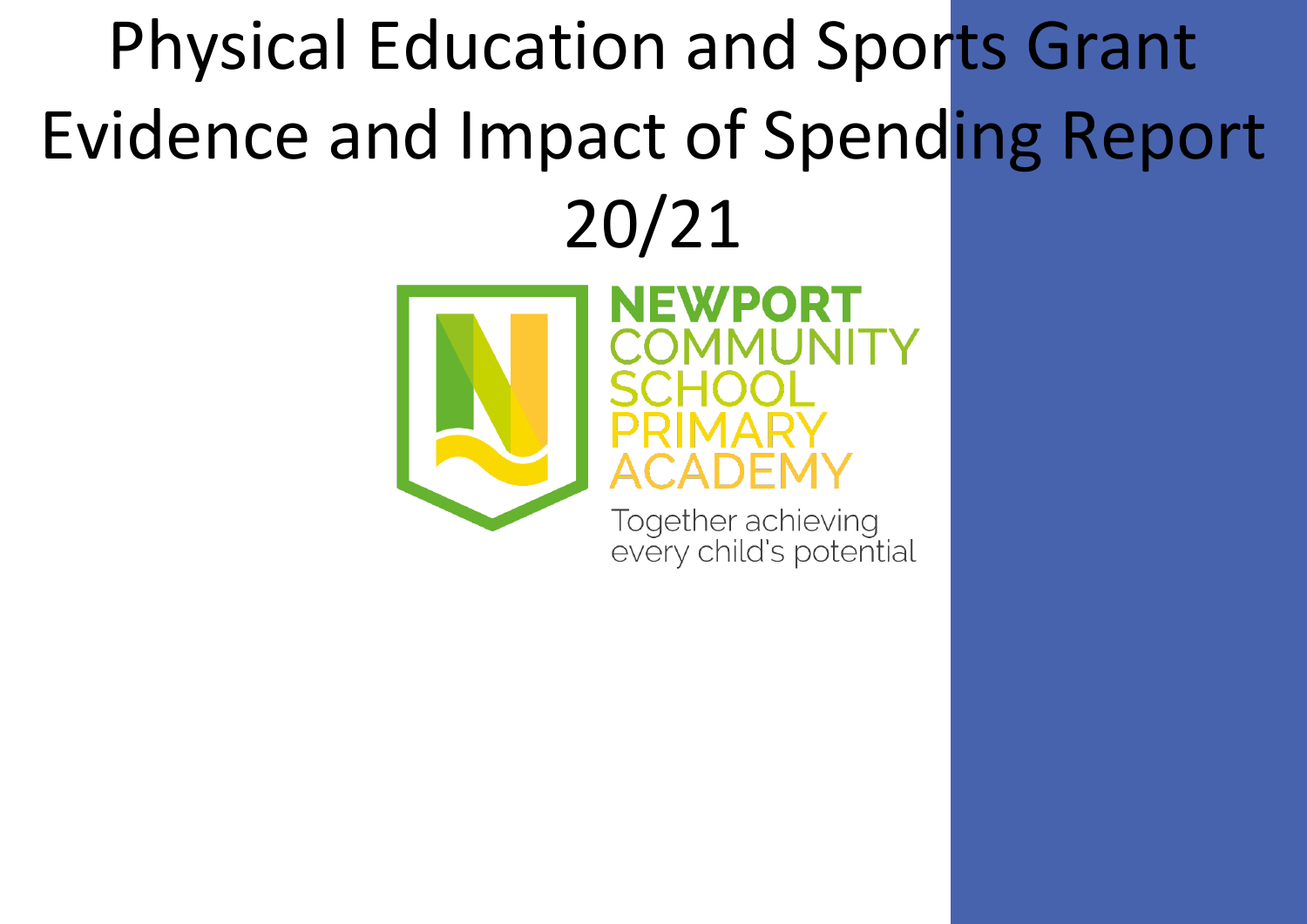Support for review and reflection - considering the 5 key indicators from DfE, what development needs are a priority for your setting and your pupils now and why? Use the space below to reflect on previous spend and key achievements and areas for development.

Please note: Although there has been considerable disruption in 2020 it is important that you publish details on your website of how you spend the funding this is a legal requirement.

| N.B. In this section you should refer to any adjustments you might have made due to Covid-19 and how these will influence further improvement. |  |  |  |
|------------------------------------------------------------------------------------------------------------------------------------------------|--|--|--|
|------------------------------------------------------------------------------------------------------------------------------------------------|--|--|--|

| Key achievements to date until July 2020:                                                                                                                                                                                                                                                                                   | Areas for further improvement and baseline evidence of need:                                                                                                              |
|-----------------------------------------------------------------------------------------------------------------------------------------------------------------------------------------------------------------------------------------------------------------------------------------------------------------------------|---------------------------------------------------------------------------------------------------------------------------------------------------------------------------|
| The 2019-2020 academic year was disrupted by Covid-19 and enforced school<br>closures. Newport was closed from Friday 20 <sup>th</sup> March 2020 for all pupils<br>except key worker children and remained closed to most children until                                                                                   | To investigate the purchase of activity trackers to maintain enthusiasm for<br><b>The Daily Mile</b>                                                                      |
| September 2020. Year 6 children were offered the chance to return from $1st$<br>June 2020 with some children from Year 5 and Year 4 accessing school from                                                                                                                                                                   | To support the use of balance bikes in Reception                                                                                                                          |
| mid-June.<br>The School Games Mark for 2020 was paused with schools retaining their mark                                                                                                                                                                                                                                    | (Engage all children to participate in regular physical activity (30 mins a day -<br>Key Indicator 1)                                                                     |
| for 2019. As a result, the school retains the Gold Mark from the School Games<br>Mark for outstanding commitment to the development of competition across<br>school and into the community.                                                                                                                                 | To organise enriching experiences (e.g. inspirational trip/guest<br>speaker/tournaments) that will provide positive experiences in PE                                     |
| The Daily Mile – all children from $YR - Y6$ took part in 15 minutes of activity<br>every day.                                                                                                                                                                                                                              | (Profile of PE raised across the school as a tool for whole school improvement –<br>Key Indicator 2)<br>(Broader experience of range of sports offered – Key Indicator 4) |
| 13 after-school sports clubs were offered during the Autumn and Spring terms<br>to children across both key stages. After-school sports clubs included clubs<br>specifically targeted at more-able children and children with special                                                                                       | (Increased participation in competitive sport – Key Indicator 5)<br>To review the school PE curriculum, resources and staff training needs                                |
| educational needs.                                                                                                                                                                                                                                                                                                          | (Increased skills, knowledge and confidence of all staff in teaching $PE - Key$<br>Indicator 3)                                                                           |
| 13 off-site sports events attended this year $-242$ children from Y3 $-$ Y6<br>attended at least one sports festival outside of school. With Reception doing<br>Balanceability and $Y1 - 3$ doing a Goal Getters football session which were in<br>school, all year groups had access to a sport/physical activity session. |                                                                                                                                                                           |
| New initiatives introduced this year included:                                                                                                                                                                                                                                                                              |                                                                                                                                                                           |
| Created by:<br>supported by:<br><b>Physical Active M2</b><br><b>Education</b> Partnerships<br><b>ENGLAND</b><br>SPORT<br><b>TRUST</b>                                                                                                                                                                                       | $\bullet$ UK<br>COACHING                                                                                                                                                  |

**LOTTERY FUNDED**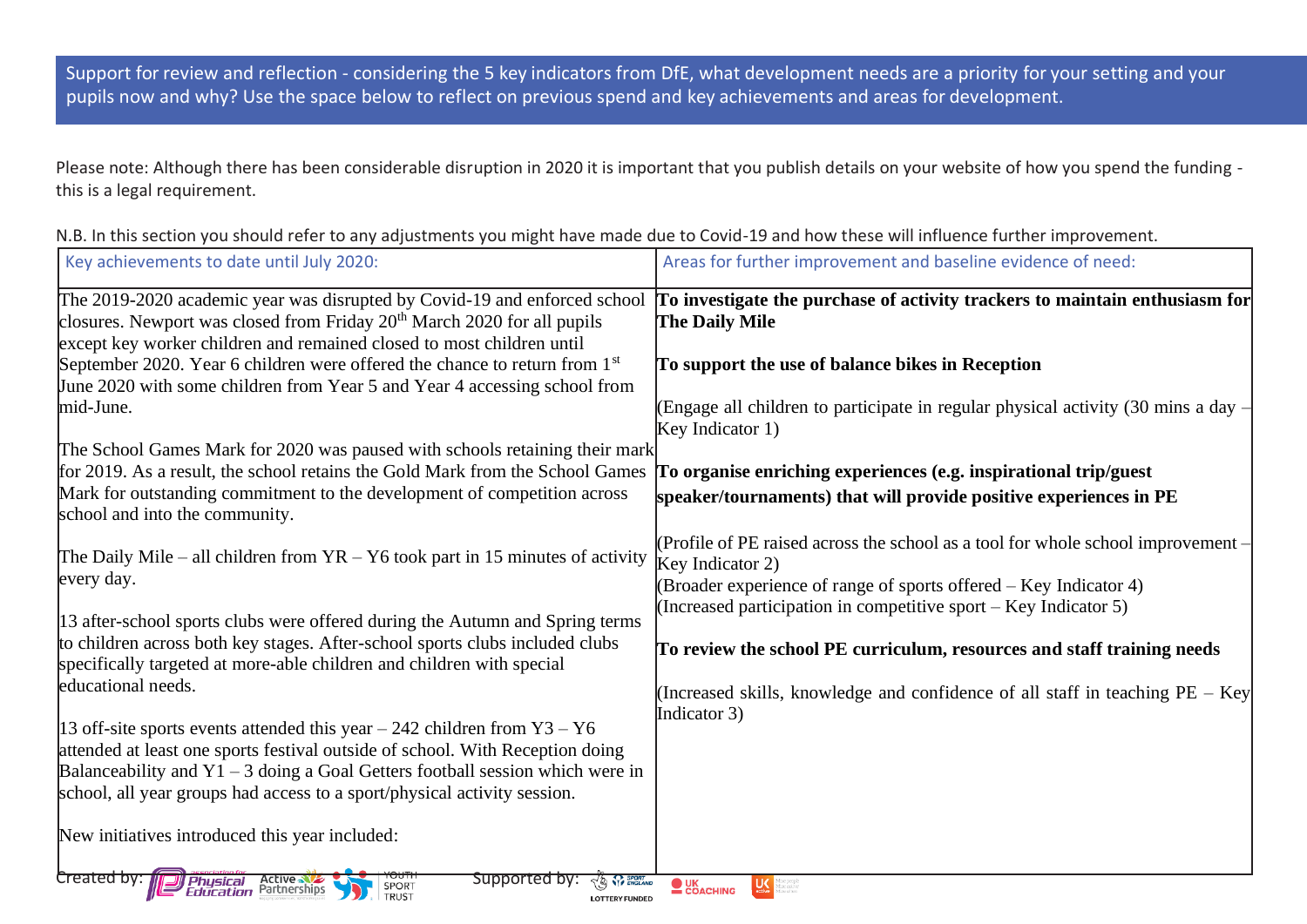| 'Fixtures Club' for invited more-able children from Years 5 and 6. This                                                                                                                                                                                                                                                                                                                   |  |
|-------------------------------------------------------------------------------------------------------------------------------------------------------------------------------------------------------------------------------------------------------------------------------------------------------------------------------------------------------------------------------------------|--|
| provided more-able children with the opportunity of competing against<br>up to four other local primary schools on a weekly basis.                                                                                                                                                                                                                                                        |  |
|                                                                                                                                                                                                                                                                                                                                                                                           |  |
| All Reception children were provided with the opportunity of taking<br>part in 'Balanceability', which included 5 x 30 minute sessions with<br>bikeability instructors. All equipment was provided and the idea was to<br>encourage children to learn to ride a bike.                                                                                                                     |  |
| Children from Year 1, 2 and 3 took part in a 'Goal Getters' football<br>activity session on Thursday $27th$ February 2020. This day was free of<br>charge and designed to show how football and physical activity in<br>general can be fun.                                                                                                                                               |  |
| Notable achievements at local sports events include winning the Park School<br>Learning Community Year 4 Indoor Athletics event and qualifying for the<br>North Devon finals in netball. Several children finished in the top 5 of their<br>races at the Stephen Shield cross country competition and three children also<br>represented the school in a National gymnastics competition. |  |
| Nine more-able children in Year 6 were given enrichment through the Rising<br>Stars programme.                                                                                                                                                                                                                                                                                            |  |
| Sustrans – continued to work in partnership with Sustrans to encourage<br>sustainable transport.                                                                                                                                                                                                                                                                                          |  |
| 47 children from Y5 & 6 took part in Level 1 & 2 Bikeability                                                                                                                                                                                                                                                                                                                              |  |
| Links with external coaches and community sports clubs continued with 'Goal<br>getters' session for Year 1, 2 and 3 and the Devonshire Tennis Academy<br>running an after-school club.                                                                                                                                                                                                    |  |
| The PE Specialist Teacher attended the Devon Primary PE, Physical Activity<br>and School Sport Conference 2020 and the Babcock PE Subject Leader<br>Network Briefings.                                                                                                                                                                                                                    |  |
|                                                                                                                                                                                                                                                                                                                                                                                           |  |



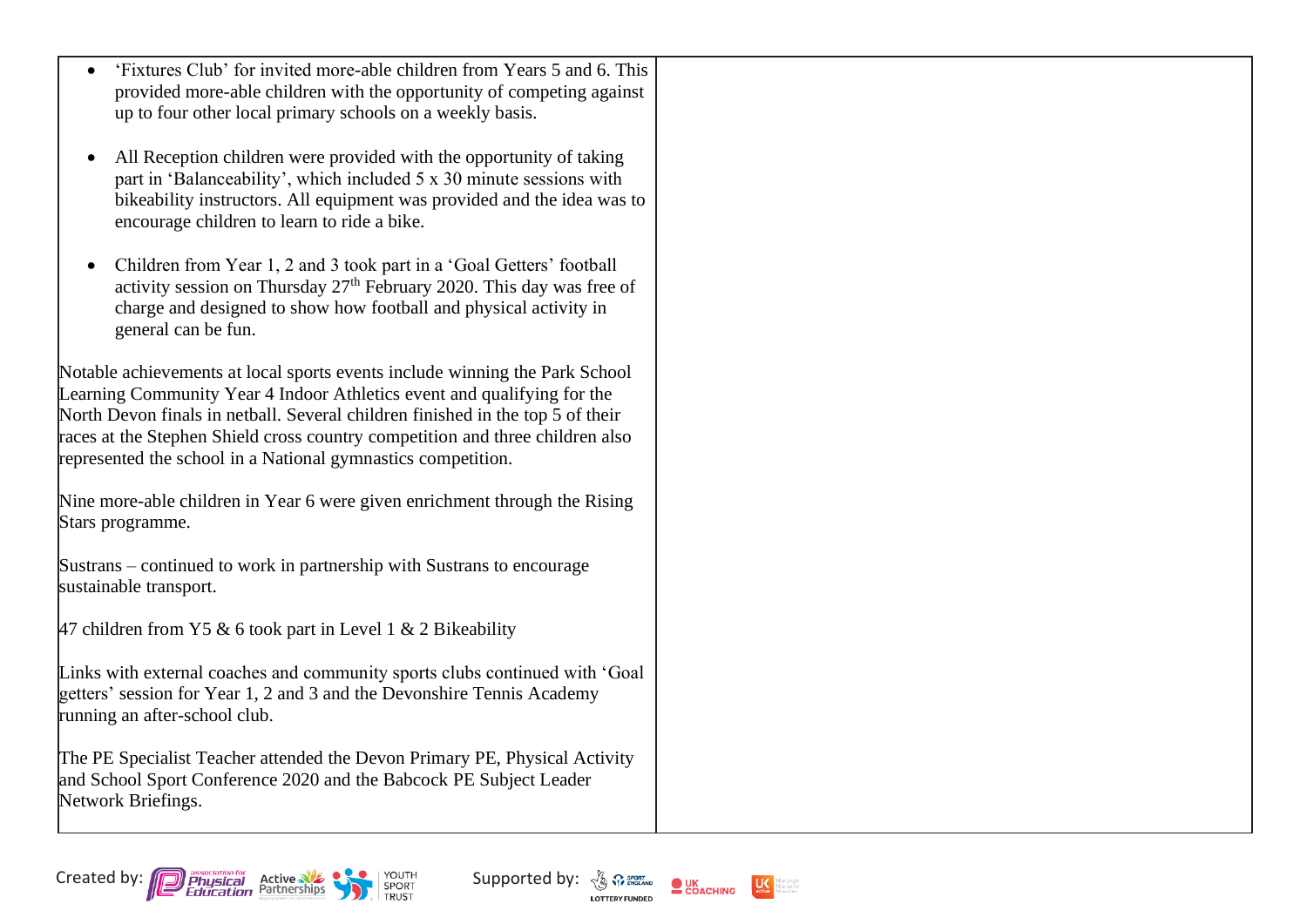Did you carry forward an underspend from 2019-20 academic year into the current academic year? YES/NO \* Delete as applicable **If YES you must complete the following section**

**If NO, the following section is not applicable to you**





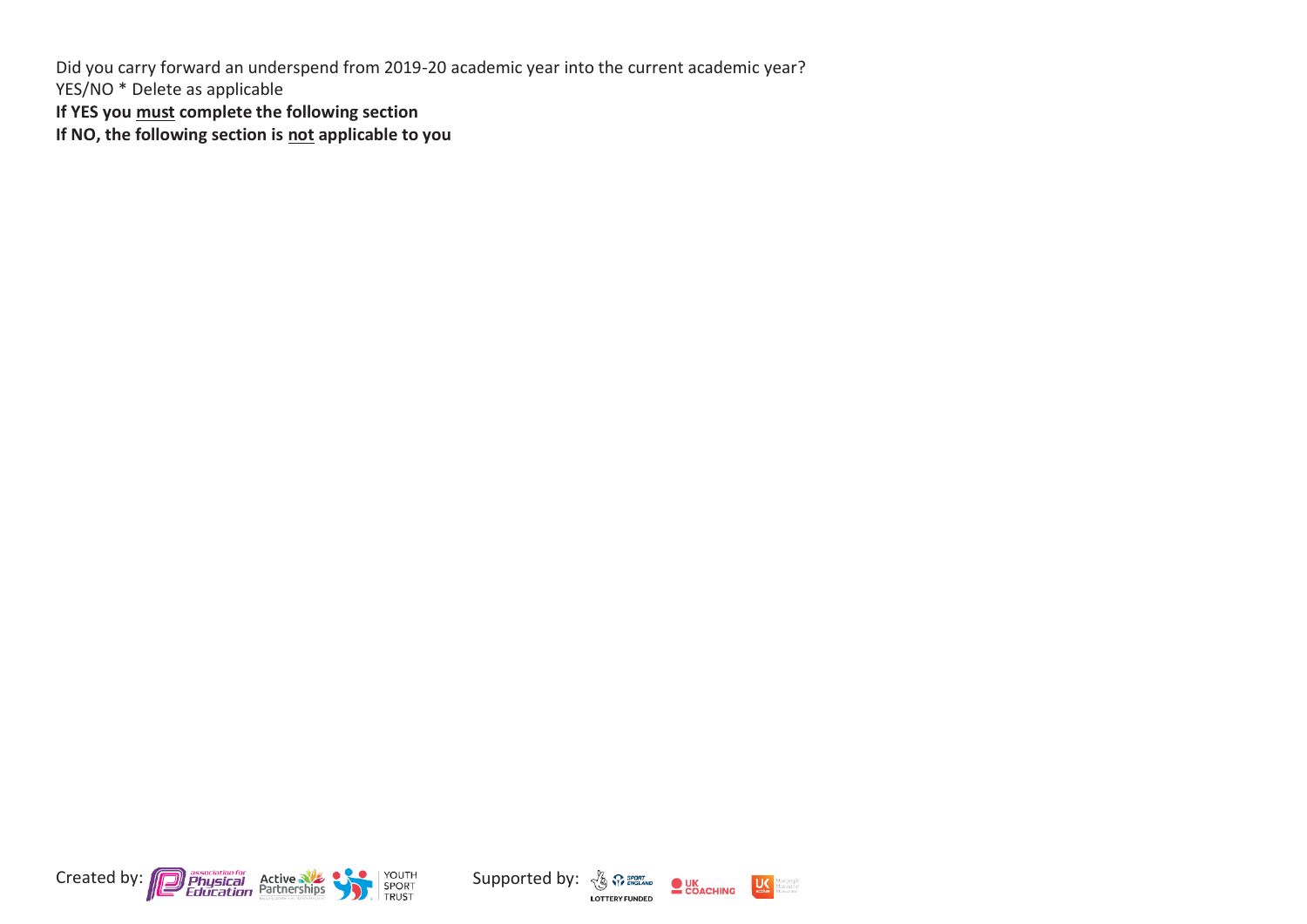If any funding from the academic year 2019/20 has been carried over you MUST complete the following section. Any carried over funding MUST be spent by 31 March 2021.

| <b>Academic Year: September 2020</b><br>to March 2021                          | Total fund carried over: £                                             | <b>Date Updated:</b>             |                                                                                                                                                                                                                 |                                                                                                                                                    |
|--------------------------------------------------------------------------------|------------------------------------------------------------------------|----------------------------------|-----------------------------------------------------------------------------------------------------------------------------------------------------------------------------------------------------------------|----------------------------------------------------------------------------------------------------------------------------------------------------|
| What Key indicator(s) are you going to focus on?                               | <b>Total Carry Over Funding:</b>                                       |                                  |                                                                                                                                                                                                                 |                                                                                                                                                    |
|                                                                                |                                                                        |                                  |                                                                                                                                                                                                                 | £                                                                                                                                                  |
| Intent                                                                         | Implementation                                                         |                                  | Impact                                                                                                                                                                                                          |                                                                                                                                                    |
| Your school focus should be clear<br>how you want to impact on your<br>pupils. | Make sure your actions to<br>achieve are linked to your<br>intentions: | Carry over funding<br>allocated: | Evidence of impact: How can<br>you measure the impact on<br>your pupils; you may have<br>focussed on the difference<br>that PE, SS & PA have made<br>to pupils re-engagement with<br>school. What has changed?: | Sustainability and suggested<br>next steps and how does this<br>link with the key indicators on<br>which you are focussing this<br>academic year?: |







orepeople<br>oreactive<br>oreaften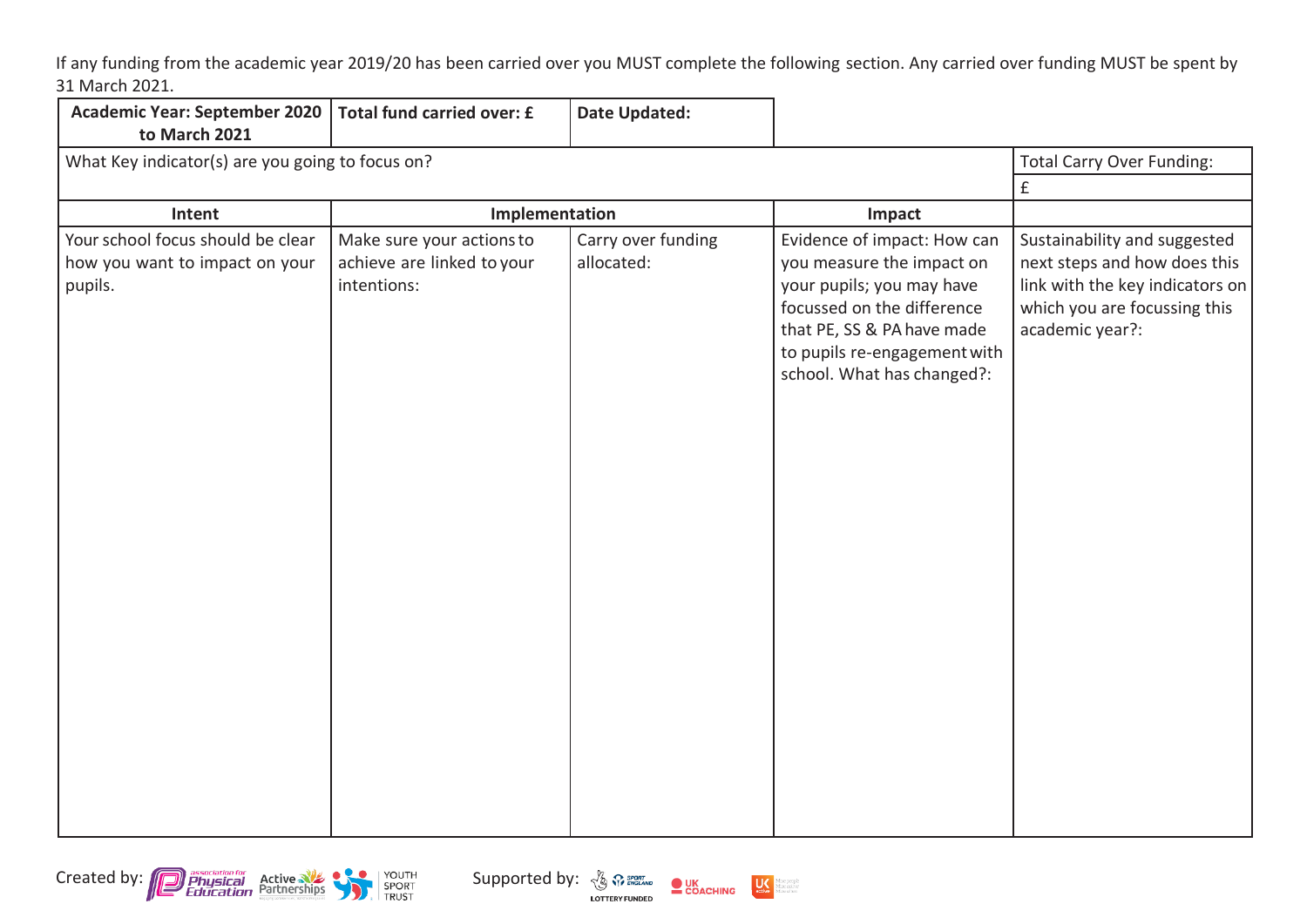| Meeting national curriculum requirements for swimming and water safety.                                                                                                                                                     |        |
|-----------------------------------------------------------------------------------------------------------------------------------------------------------------------------------------------------------------------------|--------|
| N.B Complete this section to your best ability. For example you might have practised safe self-rescue techniques on<br>dry land.                                                                                            |        |
| What percentage of your current Year 6 cohort swim competently, confidently and proficiently over a distance of at<br>least 25 metres?                                                                                      | 68%    |
| N.B. Even though your pupils may swim in another year please report on their attainment on leaving primary school<br>at the end of the summer term 2020.                                                                    |        |
| What percentage of your current Year 6 cohort use a range of strokes effectively [for example, front crawl, backstroke   68%<br>and breaststroke]?                                                                          |        |
| What percentage of your current Year 6 cohort perform safe self-rescue in different water-based situations?                                                                                                                 | 40%    |
| Schools can choose to use the Primary PE and sport premium to provide additional provision for swimming but this<br>must be for activity over and above the national curriculum requirements. Have you used it in this way? | Yes/No |



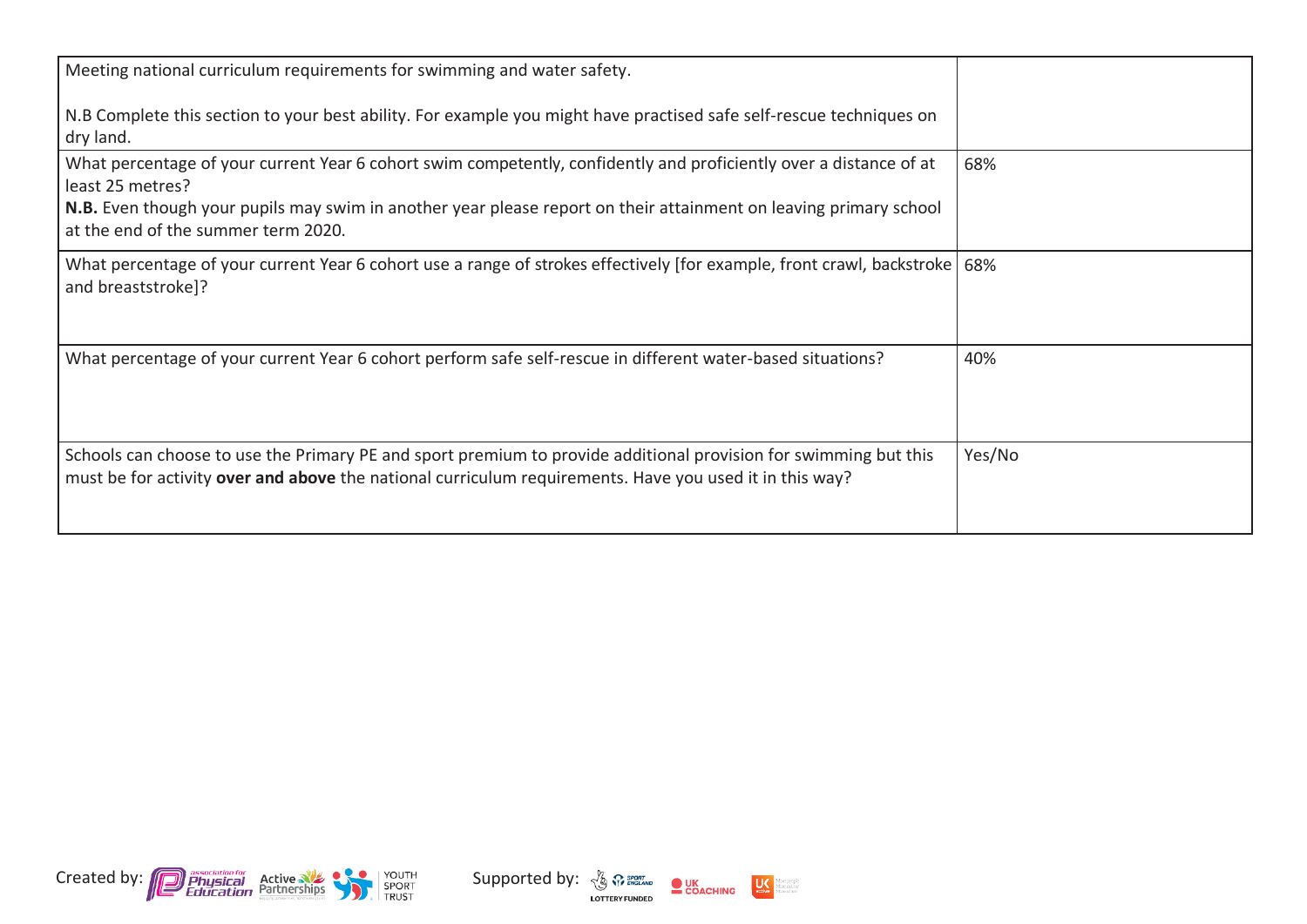## **Action Plan and Budget Tracking**

Capture your intended annual spend against the 5 key indicators. Clarify the success criteria and evidence of impact that you intend to measure to evaluate for pupils today and for the future.

| Academic Year: 2020/21                                                                                                                                                                                                                                    | Total fund allocated: £19750                                                                                                       | <b>Date Updated:</b>           |                                                                                                                                                                                                                                                                                                                                                                                                                                                              |                                                                                                                                     |
|-----------------------------------------------------------------------------------------------------------------------------------------------------------------------------------------------------------------------------------------------------------|------------------------------------------------------------------------------------------------------------------------------------|--------------------------------|--------------------------------------------------------------------------------------------------------------------------------------------------------------------------------------------------------------------------------------------------------------------------------------------------------------------------------------------------------------------------------------------------------------------------------------------------------------|-------------------------------------------------------------------------------------------------------------------------------------|
| Key indicator 1: The engagement of all pupils in regular physical activity – Chief Medical Officers guidelines recommend that Percentage of total allocation:<br>primary school pupils undertake at least 30 minutes of physical activity a day in school | %                                                                                                                                  |                                |                                                                                                                                                                                                                                                                                                                                                                                                                                                              |                                                                                                                                     |
| Intent                                                                                                                                                                                                                                                    | Implementation                                                                                                                     |                                | Impact                                                                                                                                                                                                                                                                                                                                                                                                                                                       |                                                                                                                                     |
| Your school focus should be clear<br>what you want the pupils to know<br>and be able to do and about<br>what they need to learn and to<br>consolidate through practice:                                                                                   | Make sure your actions to achieve<br>are linked to your intentions:                                                                | Funding<br>allocated:          | Evidence of impact: what do<br>pupils now know and what<br>can they now do? What has<br>changed?:                                                                                                                                                                                                                                                                                                                                                            | Sustainability and suggested<br>next steps:                                                                                         |
| To investigate the purchase of Research fitness trackers across a<br>trackers to<br>activity<br>enthusiasm for The Daily Mile                                                                                                                             | maintain range of providers.<br>Consult with budget holders and<br>make a decision about the best<br>option.                       | E1,000                         | Moki classroom pack of fitness<br>trackers purchased and received<br>in July 2021.<br>https://moki.health/collections/sto<br>re/products/moki-classroom-pack<br>The Daily Mile restricted due to<br>class bubbles for Covid-19. All<br>children from $YR - Y6$ tried to<br>take part in some sort of daily<br>physical activity. For older<br>children in particular, this<br>involved 10-15 minutes of<br>activity, often in the form of The<br>Daily Mile. | To practise using them and<br>introduce the use of them from<br>Sept 2021 with all classes.                                         |
| <b>Breaking</b> down and challenging $\bigcup$ se videos that include a range of<br>stereotypes so that children feel that at a the techniques<br>sport is for ALL<br>Created by:<br><b>Physical Active</b><br><b>Education</b> Partnerships              | and different sporting activities at<br>the start of lessons across different<br>Supported by:<br><b>ENGLAND</b><br>SPORT<br>TRUST | £300<br><b>OUK</b><br>COACHING | Many videos used across PE<br>teaching to promote PE for ALL<br>children.<br><b>Examples include sitting</b><br>volleyball from Rio 2016,<br>$U\zeta$                                                                                                                                                                                                                                                                                                        | Continue to drip feed examples<br>of all social groups participating<br>in sport and physical activity.<br>Be conscious not to fuel |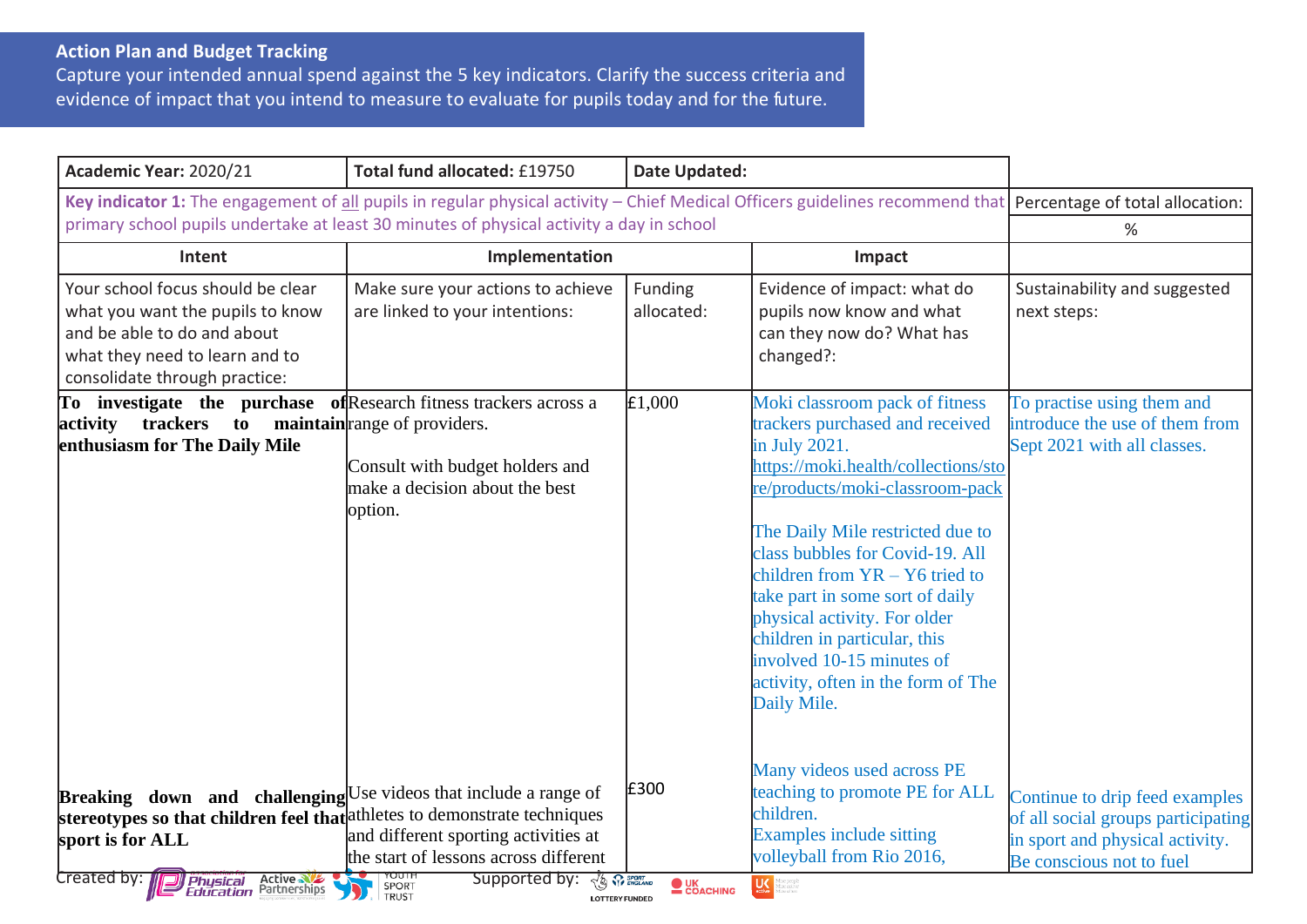| Key indicator 2: The profile of PESSPA being raised across the school as a tool for whole school improvement                                                                                                                        | year groups.                                                                                                              |                       | women's badminton, women's<br>volleyball video, the Williams<br>sisters tennis colouring sheets<br>with Y3, Heather Knight cricketer<br>batting video, Elise Perry<br><b>Australian cricketer bowling</b><br>video, Top 10 women's cricket<br>run outs | stereotypes or to exclude groups<br>from video examples.                                                                                                                                                            |
|-------------------------------------------------------------------------------------------------------------------------------------------------------------------------------------------------------------------------------------|---------------------------------------------------------------------------------------------------------------------------|-----------------------|--------------------------------------------------------------------------------------------------------------------------------------------------------------------------------------------------------------------------------------------------------|---------------------------------------------------------------------------------------------------------------------------------------------------------------------------------------------------------------------|
|                                                                                                                                                                                                                                     |                                                                                                                           |                       |                                                                                                                                                                                                                                                        | Percentage of total allocation:<br>%                                                                                                                                                                                |
| Intent                                                                                                                                                                                                                              | Implementation                                                                                                            |                       | Impact                                                                                                                                                                                                                                                 |                                                                                                                                                                                                                     |
| Your school focus should be clear<br>what you want the pupils to know<br>and be able to do and about<br>what they need to learn and to<br>consolidate through practice:                                                             | Make sure your actions to achieve<br>are linked to your intentions:                                                       | Funding<br>allocated: | Evidence of impact: what do<br>pupils now know and what<br>can they now do? What has<br>changed?:                                                                                                                                                      | Sustainability and suggested<br>next steps:                                                                                                                                                                         |
| <b>Continue to work with Sustrans</b><br>Charity to promote active journeys<br>to school – this will promote the need<br>for regular physical activity for health<br>benefits and the impact that it can<br>have on the environment | Organise 'Dr Bike' and 'Bike, Scoot £200<br>and Walk' to school days<br>Enter The Big Pedal initiative                    |                       | Newport took part in The Big<br>Pedal in April 2021 completing<br>5,425 active journeys. On<br>average 72.82% of the school<br>were making active journeys to<br>school during this two week<br>period.                                                | <b>Bikeability and balanceability</b><br>to restart from September 2021.<br>Promote 'Bike, Scoot, Walk' to<br>school initiatives including the<br>rebranded Big Pedal - 'The<br><b>Sustrans Big Walk and Wheel'</b> |
| <b>Research ways to link curriculum</b><br>content with PE and physical<br>activity                                                                                                                                                 | Exeter Chiefs – Premiership<br>Champions App FREE online<br>training for teachers completed on<br>Monday $17th$ May 2021. | E200                  |                                                                                                                                                                                                                                                        | Conduct more research into<br>where this could be used by<br>teachers in the curriculum and<br>promote if necessary.                                                                                                |



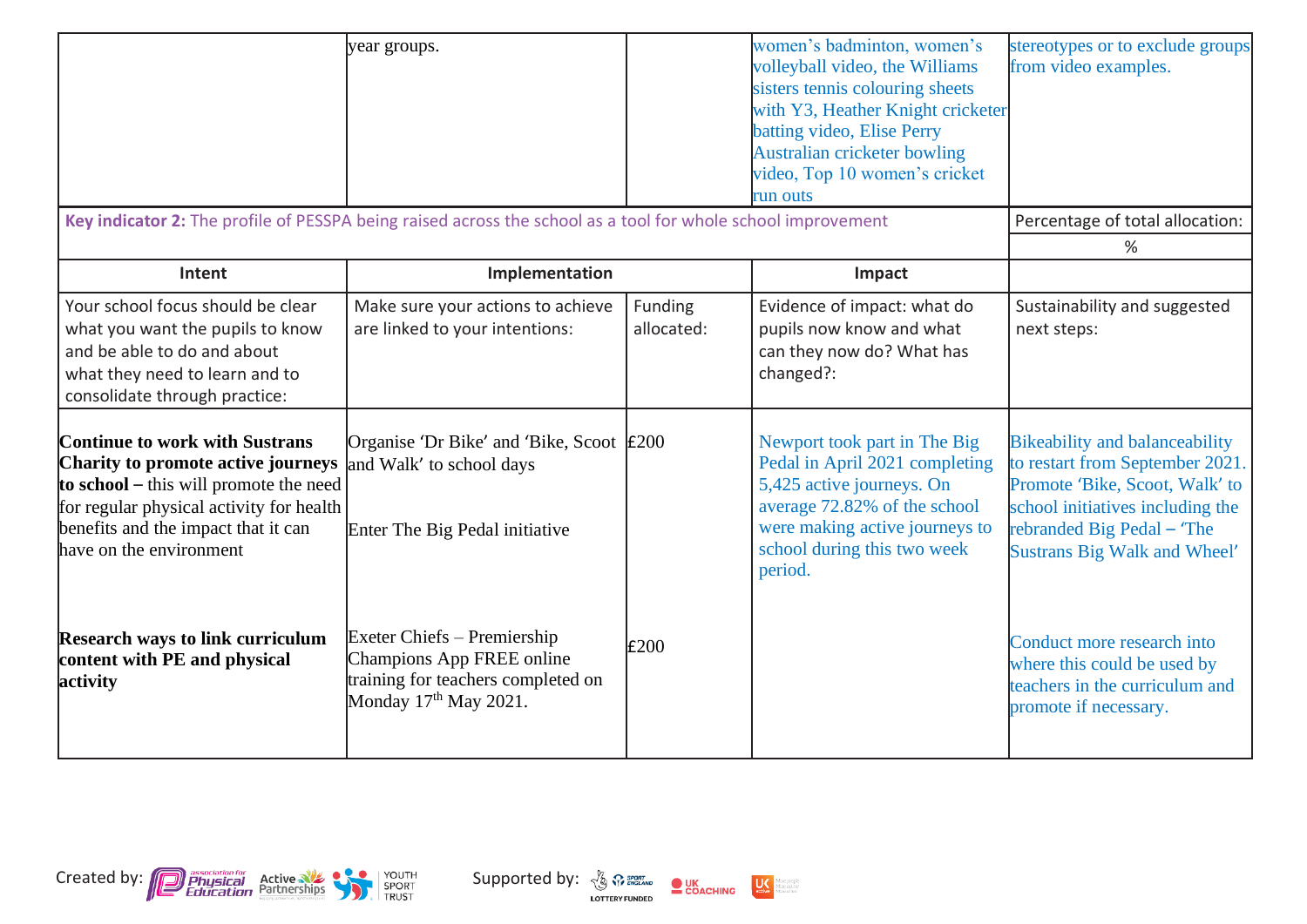| Key indicator 3: Increased confidence, knowledge and skills of all staff in teaching PE and sport                                                                                                                                                                                                                                                                              |                                                                                                                                                                |                            |                                                                                                                                                                                                                                                                                                                        | Percentage of total allocation:                                             |
|--------------------------------------------------------------------------------------------------------------------------------------------------------------------------------------------------------------------------------------------------------------------------------------------------------------------------------------------------------------------------------|----------------------------------------------------------------------------------------------------------------------------------------------------------------|----------------------------|------------------------------------------------------------------------------------------------------------------------------------------------------------------------------------------------------------------------------------------------------------------------------------------------------------------------|-----------------------------------------------------------------------------|
|                                                                                                                                                                                                                                                                                                                                                                                |                                                                                                                                                                |                            |                                                                                                                                                                                                                                                                                                                        | %                                                                           |
| Intent                                                                                                                                                                                                                                                                                                                                                                         | Implementation                                                                                                                                                 |                            | Impact                                                                                                                                                                                                                                                                                                                 |                                                                             |
| Your school focus should be clear<br>what you want the pupils to know<br>and be able to do and about<br>what they need to learn and to<br>consolidate through practice:                                                                                                                                                                                                        | Make sure your actions to<br>achieve are linked to your<br>intentions:                                                                                         | Funding<br>allocated:      | Evidence of impact: what do<br>pupils now know and what<br>can they now do? What has<br>changed?:                                                                                                                                                                                                                      | Sustainability and suggested<br>next steps:                                 |
| PE Curriculum - to review the school Clarify the Intent, Implementation<br>PE curriculum, resources and staff and Impact of the PE curriculum<br>training needs. This will help teachers<br>to be clear on curriculum provision and PE leads across the Tarka Learning $\epsilon$ 250<br>will improve the teaching of PE across Partnership met - Fri $6th$ Nov<br>the school. | PE progression statements<br>discussed.<br>Curriculum objectives created to<br>match key progression statements<br>New curriculum communicated to<br>all staff | £1000                      | Tuesday 8 <sup>th</sup> June – Professional<br>Development Staff Meeting run by<br><b>Specialist PE</b> teacher<br>All staff now aware of new<br>curriculum statements and 'big<br>ideas' linked to progression<br>statements. Staff aware of PE<br>Umbrella resources and the key<br>ingredients for good PE teaching | Curriculum monitoring and<br>implementation to continue<br>during 2021-2022 |
| The PE Umbrella - increase the<br>number of activities and resources online and consider membership.<br>available for the teaching of PE                                                                                                                                                                                                                                       | Research the resources available                                                                                                                               | £50                        | Membership obtained and access<br>to a large number of resources has<br>been gained. The use of the PE<br>Umbrella resources was<br>communicated to all staff during<br>the PDM referenced above.                                                                                                                      | Membership to be obtained<br>next year using PE Premium                     |
| Widen knowledge base of PE - The<br>PE Umbrella / Active Devon<br>Created by:<br>Physical Active<br>Education <sup>Partnerships</sup>                                                                                                                                                                                                                                          | Regular CPD for PE Specialist<br>Teacher – listening to PE podcasts<br>in his own time.<br>Supported by:<br>SPORT<br>TRUST                                     | <b>DESPORT</b><br>COACHING | Recorded on 29 <sup>th</sup> April 2021 at<br>9am. On website on 27 <sup>th</sup> June<br>2021.<br>U <sub>setive</sub>                                                                                                                                                                                                 |                                                                             |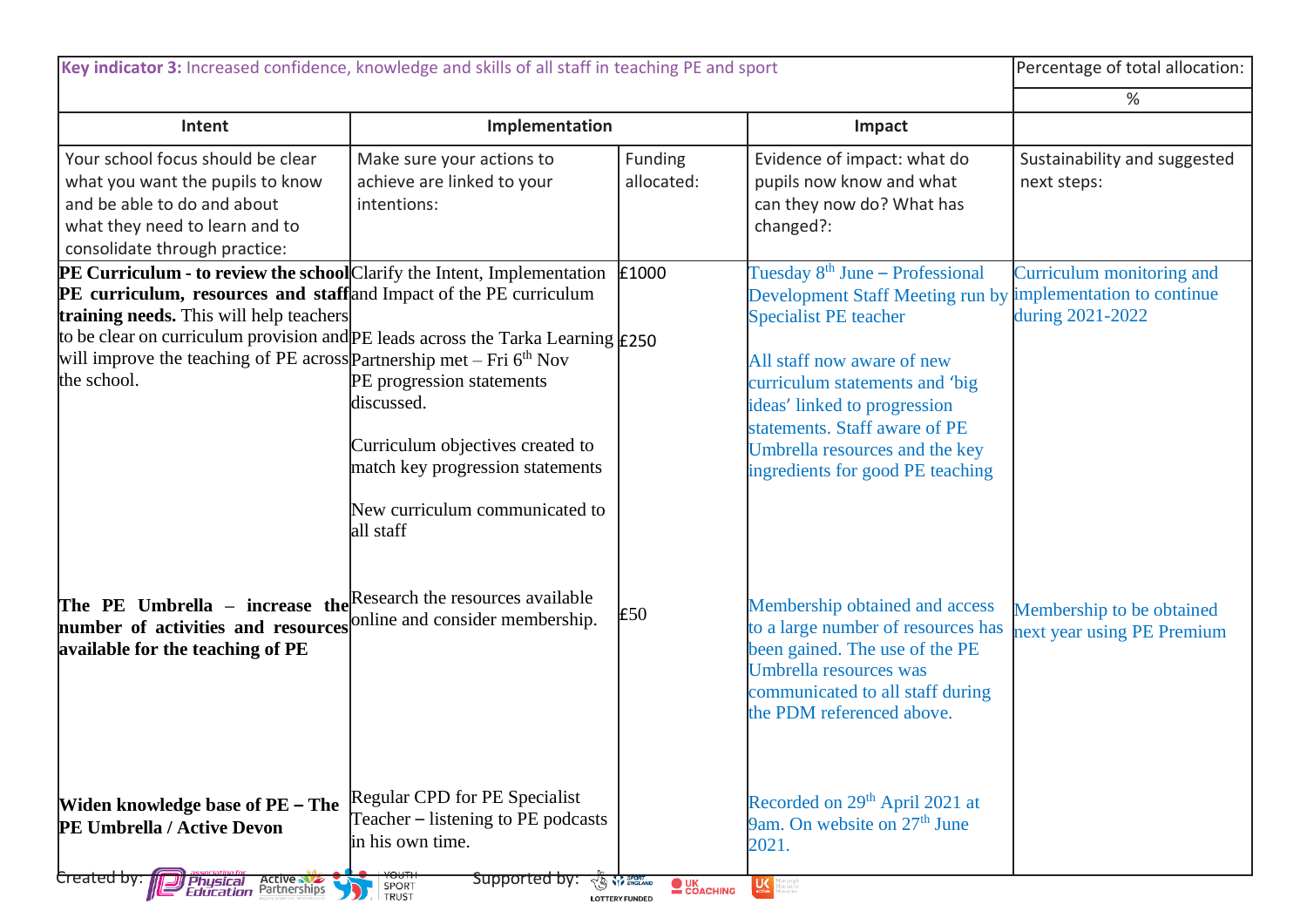|                                                                                                                                                                         | Time allocated for Specialist PE<br>teacher to contribute to this process<br>by appearing on the podcast | E125                  | Free consultation with Jason Wood<br>(Programmes Manager for Active<br>Devon) - completed on Thursday<br>$22nd$ April                                                           |                                             |
|-------------------------------------------------------------------------------------------------------------------------------------------------------------------------|----------------------------------------------------------------------------------------------------------|-----------------------|---------------------------------------------------------------------------------------------------------------------------------------------------------------------------------|---------------------------------------------|
| <b>Increase knowledge of Secondary</b><br><b>School PE</b>                                                                                                              | Observe Year 7 PE lessons at Park<br>School<br>Discuss format and PE programme<br>with Head of PE        | E125<br>£125          | <b>Online Teams meeting with Head</b><br>of PE – completed on Thursday<br>25 <sup>th</sup> March<br>Observations of Year $7$ PE $-$<br>completed on Friday 28 <sup>th</sup> May |                                             |
| Leadership knowledge and<br>development                                                                                                                                 | Attending local SSCO training<br>events                                                                  | £1000                 |                                                                                                                                                                                 |                                             |
| PE LEad - support staff skill and                                                                                                                                       | Lead professional session - PDM                                                                          | £250                  | $PDM - June 21 - Games$                                                                                                                                                         |                                             |
| knowledge development                                                                                                                                                   | Support staff with planning,<br>resourcing and quality of PE<br>provision.                               | £3000                 |                                                                                                                                                                                 |                                             |
| Key indicator 4: Broader experience of a range of sports and activities offered to all pupils                                                                           |                                                                                                          |                       |                                                                                                                                                                                 | Percentage of total allocation:             |
|                                                                                                                                                                         |                                                                                                          |                       |                                                                                                                                                                                 | %                                           |
| Intent                                                                                                                                                                  | Implementation                                                                                           |                       | Impact                                                                                                                                                                          |                                             |
| Your school focus should be clear<br>what you want the pupils to know<br>and be able to do and about<br>what they need to learn and to<br>consolidate through practice: | Make sure your actions to<br>achieve are linked to your<br>intentions:                                   | Funding<br>allocated: | Evidence of impact: what do<br>pupils now know and what<br>can they now do? What has<br>changed?:                                                                               | Sustainability and suggested<br>next steps: |



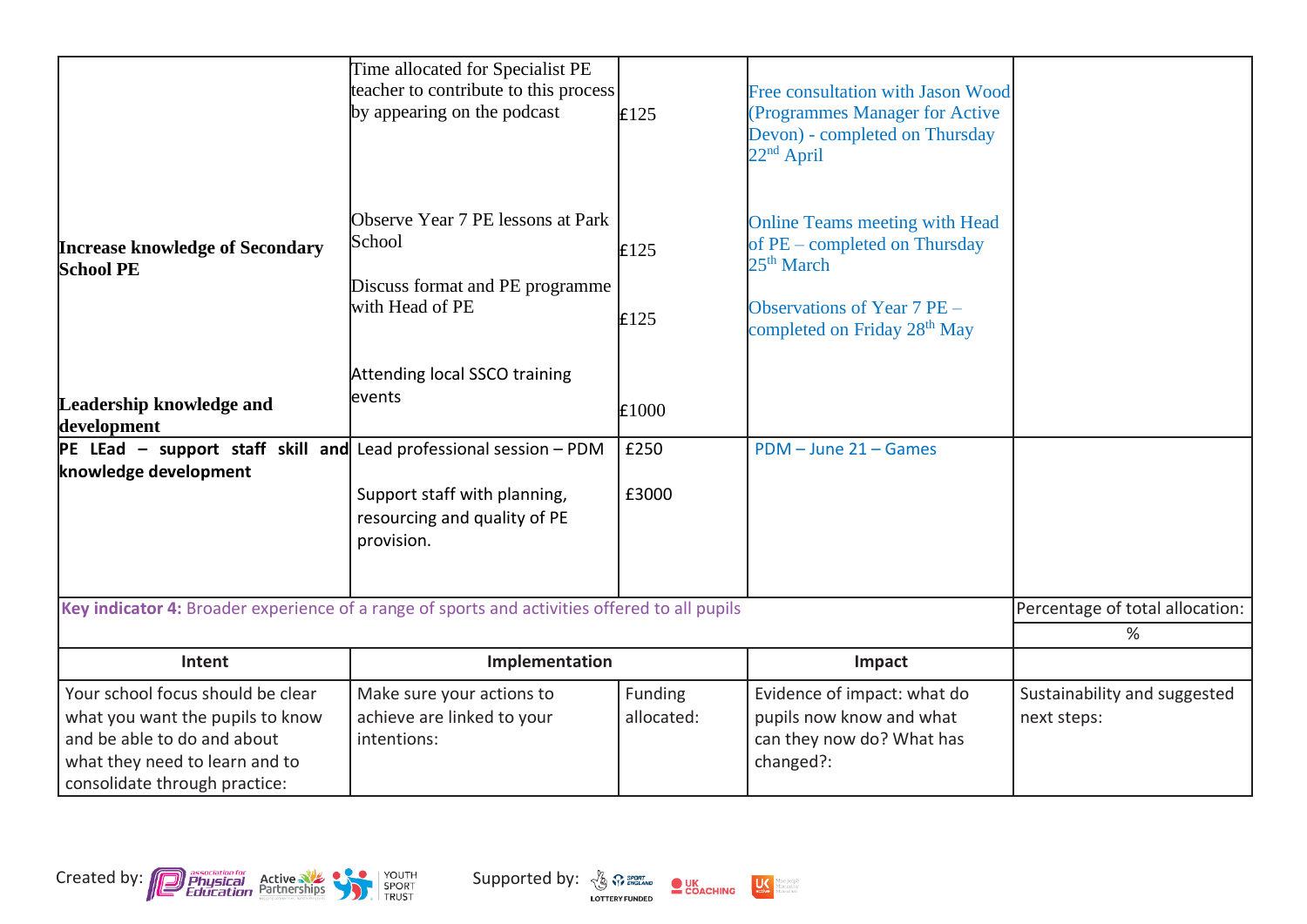| <b>Provide opportunities linked to</b><br>physical activities as well as sports<br>- provide children with a broad<br>experience of activities that could<br>offer physical activity options for<br>them as they get older | Offer Balance ability to all children $\pounds$ 250<br>in Reception - not possible due to<br><b>Covid restrictions</b><br>Offer cycling club as an after-<br>school physical activity - not<br>possible due to Covid restrictions | Leadership | 58 Year 6 children were given the<br>opportunity of taking part in<br>activities focusing on being a<br>Junior Sports Leader. This is an<br>activity they would have normally<br>completed when in Year 5 but was<br>missed due to the lockdown of<br>2020. These activities were<br>organised and run by Chris Farr,<br><b>SSCo for The Park School learning</b><br>community. |  |
|----------------------------------------------------------------------------------------------------------------------------------------------------------------------------------------------------------------------------|-----------------------------------------------------------------------------------------------------------------------------------------------------------------------------------------------------------------------------------|------------|---------------------------------------------------------------------------------------------------------------------------------------------------------------------------------------------------------------------------------------------------------------------------------------------------------------------------------------------------------------------------------|--|
| Update and purchase PE equipment Review PE equipment and research<br>to allow for a safe and varied diet of $\left  \begin{array}{cc} \text{equipment} \end{array} \right $<br><b>PE</b> provision                         |                                                                                                                                                                                                                                   | £4000      | <b>Coloured wire skittles</b><br>Latest edition of Safe Practice: in<br><b>Physical Education, School Sport</b><br>and Physical Activity £44.99<br><b>Floor Basketballs</b><br><b>Rugby Balls</b><br>Mini-basketballs<br><b>Tennis balls</b><br><b>Rubber floor spots</b><br>Cones<br><b>Foam Training balls</b><br>Soft balls<br>Spring board<br><b>Vaulting box</b>           |  |

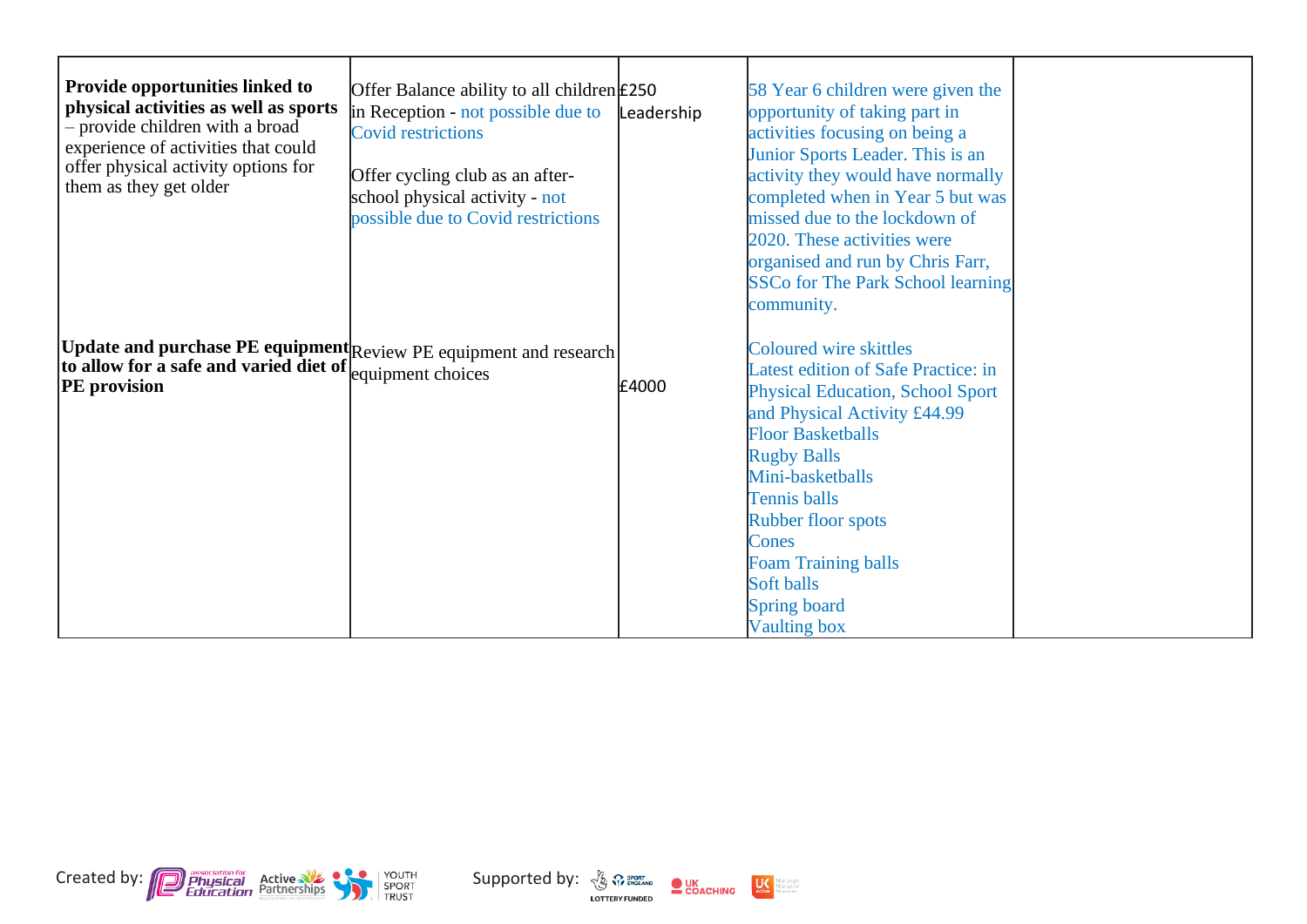| Intent<br>Your school focus should be clear<br>what you want the pupils to know<br>and be able to do and about<br>intentions:<br>what they need to learn and to<br>consolidate through practice:<br><b>SEN children and competitive sport</b> Enter competitions linked to the<br>provide opportunities for children | Implementation<br>Make sure your actions to<br>achieve are linked to your                                                                         | Funding<br>allocated:                            | Impact<br>Evidence of impact: what do<br>pupils now know and what<br>can they now do? What has                                                                                                                                                                                                                                                                                                                                                                                                                                                                                                 | %<br>Sustainability and suggested<br>next steps: |
|----------------------------------------------------------------------------------------------------------------------------------------------------------------------------------------------------------------------------------------------------------------------------------------------------------------------|---------------------------------------------------------------------------------------------------------------------------------------------------|--------------------------------------------------|------------------------------------------------------------------------------------------------------------------------------------------------------------------------------------------------------------------------------------------------------------------------------------------------------------------------------------------------------------------------------------------------------------------------------------------------------------------------------------------------------------------------------------------------------------------------------------------------|--------------------------------------------------|
|                                                                                                                                                                                                                                                                                                                      |                                                                                                                                                   |                                                  |                                                                                                                                                                                                                                                                                                                                                                                                                                                                                                                                                                                                |                                                  |
|                                                                                                                                                                                                                                                                                                                      |                                                                                                                                                   |                                                  |                                                                                                                                                                                                                                                                                                                                                                                                                                                                                                                                                                                                |                                                  |
|                                                                                                                                                                                                                                                                                                                      |                                                                                                                                                   | E700                                             | changed?:<br>off-site sports events was                                                                                                                                                                                                                                                                                                                                                                                                                                                                                                                                                        |                                                  |
| with SEN to participate in competitive Volleyball, New Age Kurling - not<br>sport<br>restrictions                                                                                                                                                                                                                    | Devon Ability Games e.g. Sitting<br>possible due to Covid restrictions<br>Take children to the Devon Ability<br>Games - not possible due to Covid |                                                  | possible in the summer term of<br>2021. This involved 25 Year 5<br>children attending a cricket<br>festival.<br>296 children from Years $2 - 6$ took<br>part in at least one virtual<br>competition organised by Active                                                                                                                                                                                                                                                                                                                                                                        |                                                  |
| <b>Sports competitions against local</b><br>schools - enter a wide range of<br>activities organised by the Primary<br><b>School Sport Coordinator</b><br>restrictions<br>Engage in regular competitive fixtures<br>against other local primary schools                                                               | Enter competitions organised by<br>the PSSCo for the Park School and<br><b>Barnstaple Learning Communities</b><br>not possible due to Covid       | £2808<br>£4000<br>Travel, teacher/<br>leadership | Devon which was part of the<br>#DevonVirtualGames.<br>55 children took part in a Multi-<br>skills festival, 61 Year 4 children<br>took part in a Tennis Festival and<br>63 Year 6 children took part in an<br>orienteering festival. These events<br>were all held on the school site and<br>were organised and run by Chris<br>Farr, the Primary School Sport Co-<br>ordinator for the Park School<br>Learning Community.<br>Year 5 cohort took part in<br>'Matball' unit of work, which is a<br>resource obtained from the PE<br>Umbrella. This involved intra-<br>school sport competition. |                                                  |